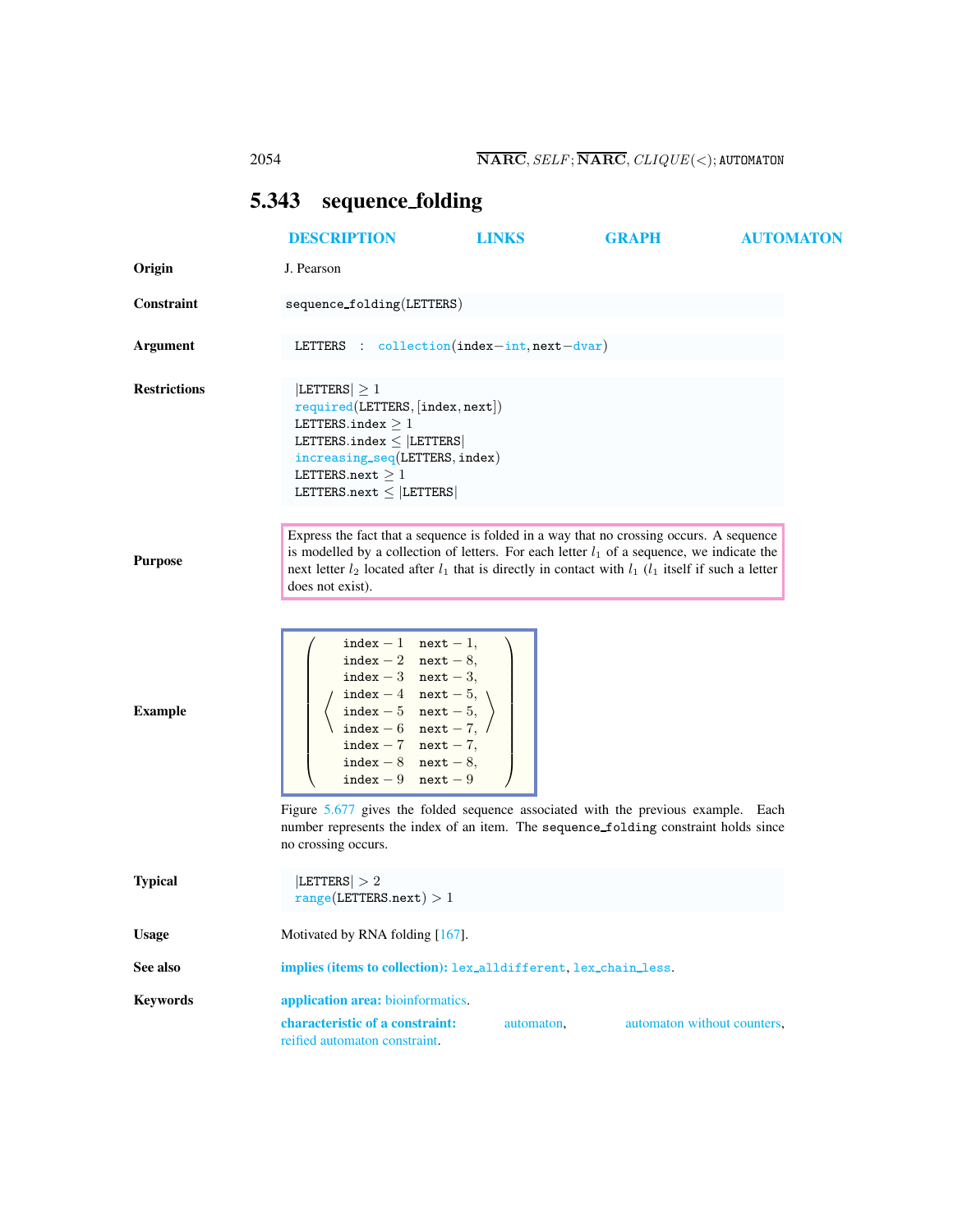

Figure 5.677: Folded sequence (in blue) of the Example slot: links from a letter to a distinct letter are represented by a dashed arc, while self-loops are not drawn

<span id="page-1-0"></span>combinatorial object: sequence. constraint type: decomposition. geometry: geometrical constraint.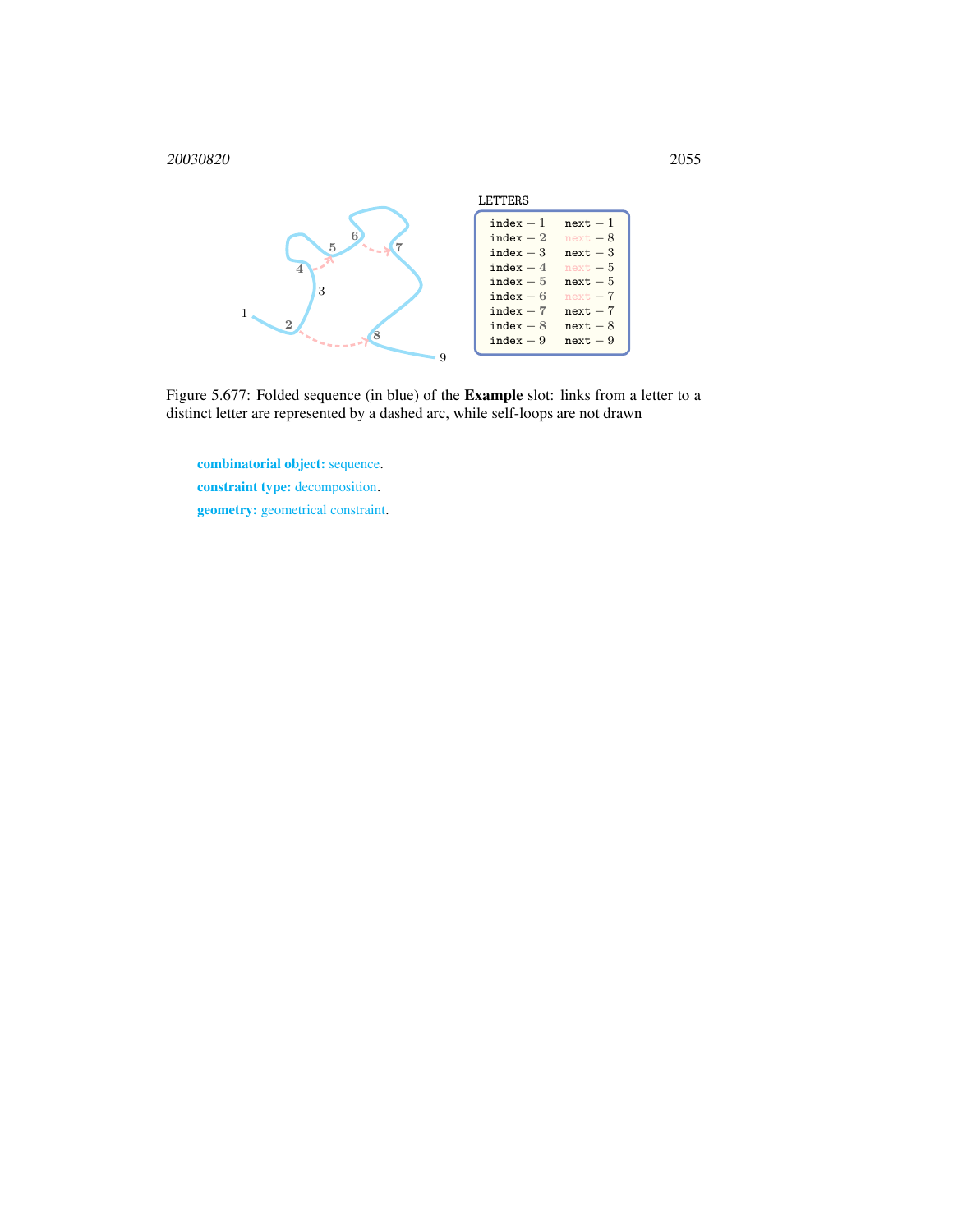| Arc input(s)               | LETTERS                                                                                                                                         |  |  |
|----------------------------|-------------------------------------------------------------------------------------------------------------------------------------------------|--|--|
| Arc generator              | $SELF \mapsto$ collection(letters)                                                                                                              |  |  |
| Arc arity                  | 1                                                                                                                                               |  |  |
| Arc constraint(s)          | letters.next > letters.index                                                                                                                    |  |  |
| <b>Graph property(ies)</b> | $NARC =  LETTERS $                                                                                                                              |  |  |
| Arc input(s)               | LETTERS                                                                                                                                         |  |  |
| Arc generator              | $CLIQUE(<) \rightarrow collection(letters1, letters2)$                                                                                          |  |  |
| Arc arity                  | $\mathcal{D}_{\mathcal{L}}$                                                                                                                     |  |  |
| Arc constraint $(s)$       | $\left( \begin{array}{l} \text{letters2.index} \geq \text{letters1.next}, \ \text{letters2.next} \leq \text{letters1.next} \end{array} \right)$ |  |  |
| <b>Graph property(ies)</b> | $NARC =  LETTERS  * ( LETTERS  - 1)/2$                                                                                                          |  |  |
|                            |                                                                                                                                                 |  |  |

Graph model Parts (A) and (B) of Figure [5.678](#page-2-1) respectively show the initial and final graph associated with the Example slot. Since we use the NARC graph property, the arcs of the final graph are stressed in bold.



<span id="page-2-1"></span>Figure 5.678: Initial and final graph of the sequence folding constraint

Signature Consider the first graph constraint. Since we use the SELF arc generator on the LETTERS collection the maximum number of arcs of the final graph is equal to |LETTERS|. Therefore

<span id="page-2-0"></span>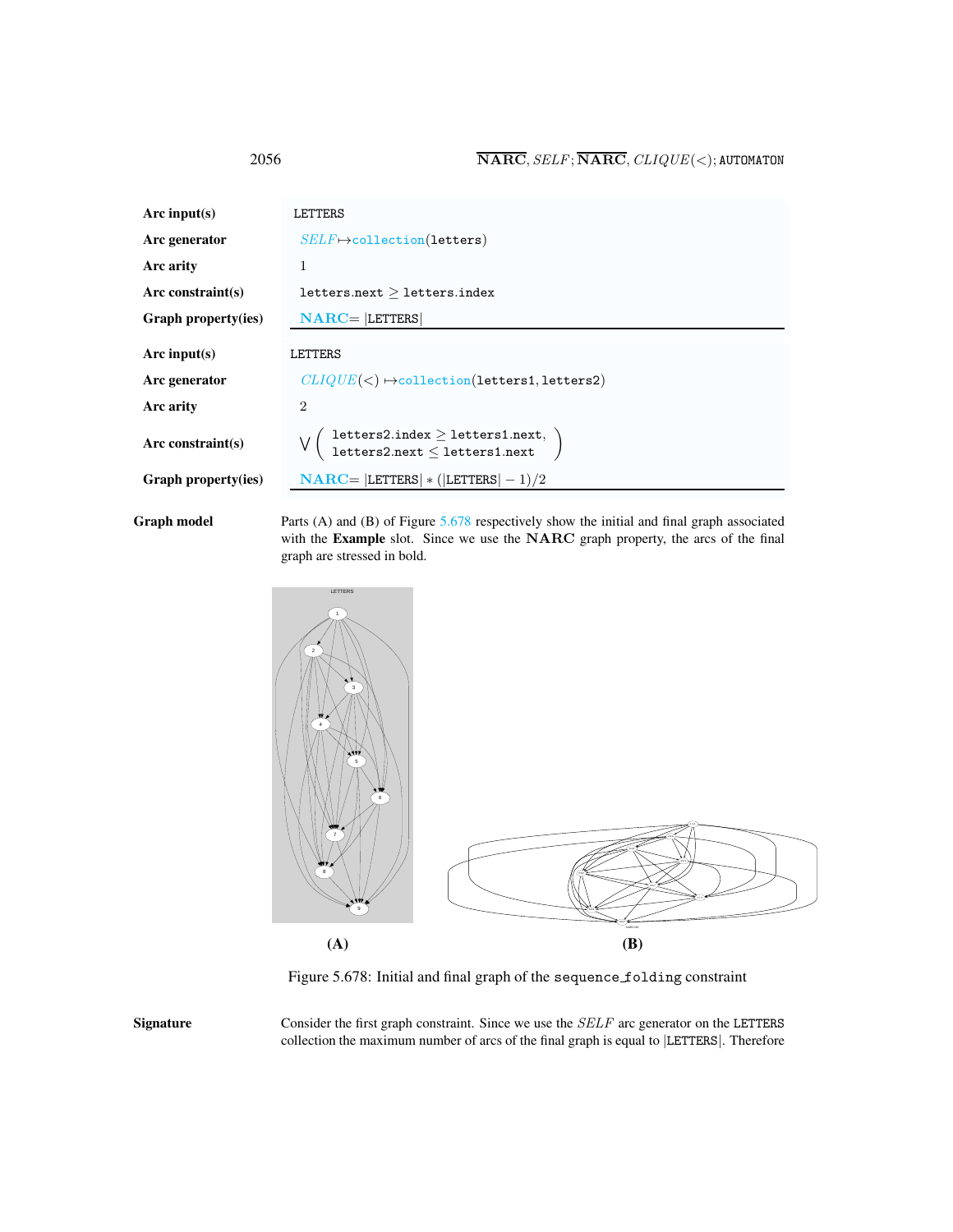we can rewrite the graph property  $NARC = |LETTERS|$  to  $NARC \ge |LETTERS|$  and simplify  $\overline{\text{NARC}}$  to  $\overline{\text{NARC}}$ .

Consider now the second graph constraint. Since we use the  $CLIQUE(<)$  arc generator on the LETTERS collection the maximum number of arcs of the final graph is equal to  $|LETTERS| \cdot (|LETTERS| - 1)/2$ . Therefore we can rewrite the graph property  $NARC =$  $|\texttt{LETTERS}|\cdot(|\texttt{LETTERS}|-1)/2$  to  $\textbf{NARC} \geq |\texttt{LETTERS}|-1)/2$  and simplify NARC to NARC.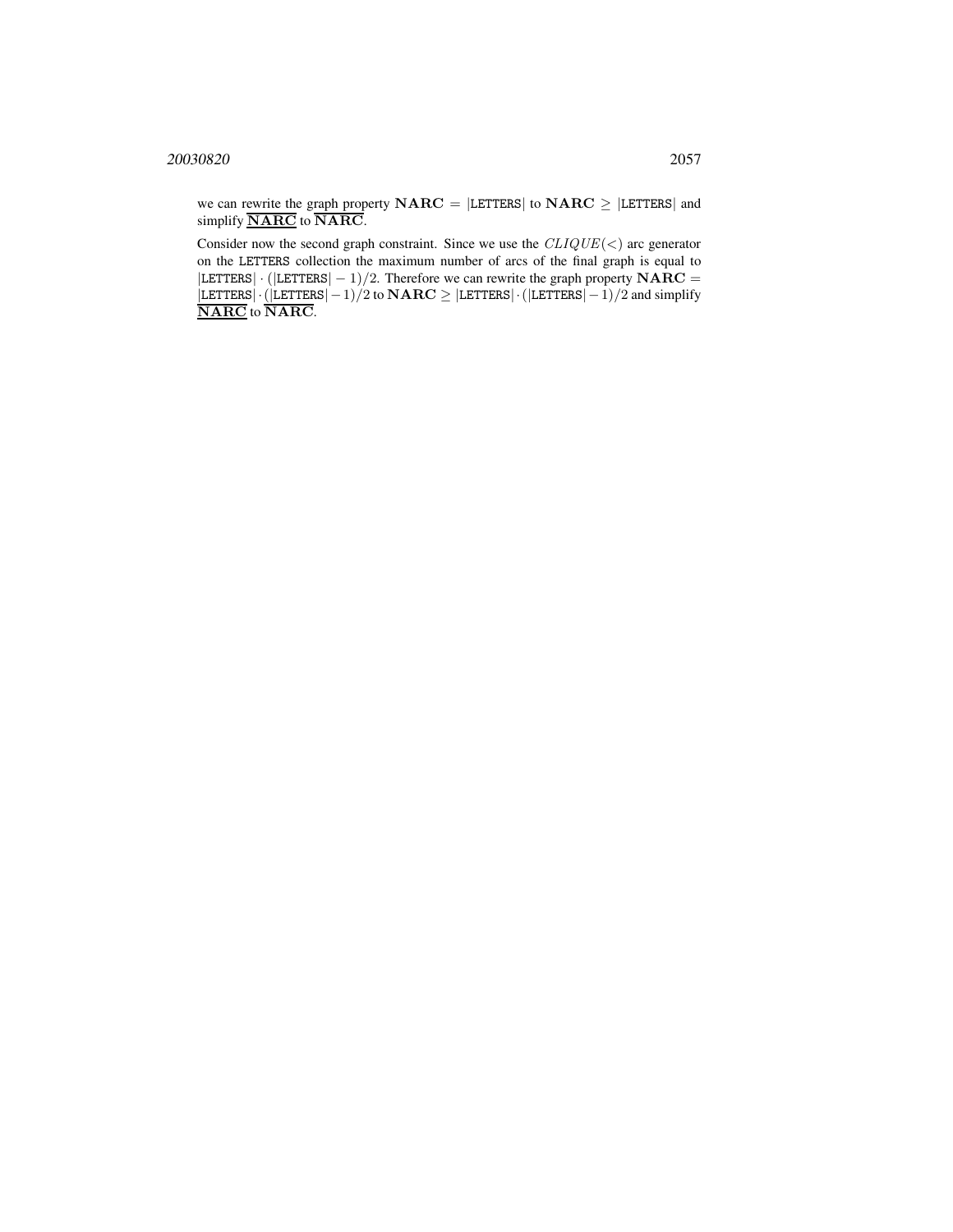Automaton Figure [5.679](#page-4-1) depicts the automaton associated with the sequence folding constraint. Consider the i<sup>th</sup> and the j<sup>th</sup> (i < j) items of the collection LETTERS. Let INDEX<sub>i</sub> and NEXT<sub>i</sub> respectively denote the index and the next attributes of the  $i^{th}$  item of the collection LETTERS. Similarly, let INDEX<sub>j</sub> and NEXT<sub>j</sub> respectively denote the index and the next attributes of the  $j<sup>th</sup>$  item of the collection LETTERS. To each quadruple  $(INDEX_i, NEXT_i, INLEX_j, NEXT_j)$  corresponds a signature variable  $S_{i,j}$ , which takes its value in  $\{0, 1, 2\}$ , as well as the following signature constraint:

> <span id="page-4-0"></span> $(INDEX_i \leq NEXT_i) \wedge (INDEX_j \leq NEXT_j) \wedge ( NEXT_i \leq NEXT_j) \Leftrightarrow S_{i,j} = 0 \wedge$  $(INDEX_i \leq NEXT_i) \wedge (INDEX_j \leq NEXT_j) \wedge (NextT_i > INDEX_j) \wedge (NextT_j \leq NEXT_i) \Leftrightarrow$  $S_{i,j} = 1.$



<span id="page-4-1"></span>Figure 5.679: Automaton of the sequence folding constraint